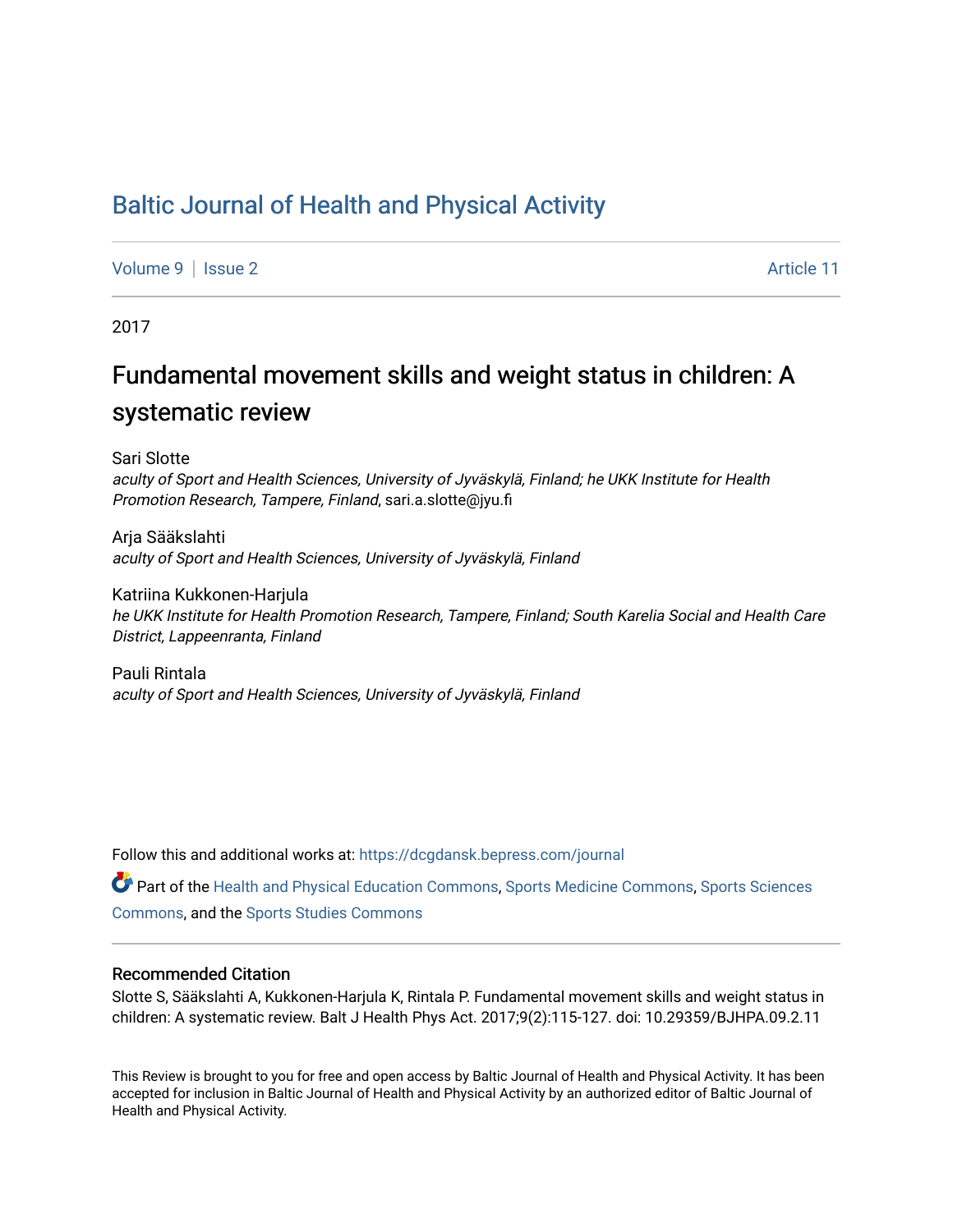#### **Baltic Journal of Health and Physical Activity 2017;9(2):115-127** Journal of Gdansk University of Physical Education and Sport in Gdansk e-ISSN 2080-9999

#### **Authors' Contribution:**

- **A** Study Design
- **B** Data Collection
- **C** Statistical Analysis
- **D** Data Interpretation **E** Manuscript Preparation
- **F** Literature Search
- **G** Funds Collection

# **Fundamental movement skills and weight status in children: A systematic review**

Sari Slotte<sup>1, 2 ABDEFG</sup>, Arja Sääkslahti<sup>1 ADEF</sup>, Katriina Kukkonen-Harjula<sup>2, 3 ADE</sup>, **Pauli Rintala1 ADE**

- <sup>1</sup> Faculty of Sport and Health Sciences, University of Jyväskylä, Finland
- 2 The UKK Institute for Health Promotion Research, Tampere, Finland
- <sup>3</sup> South Karelia Social and Health Care District, Lappeenranta, Finland

| <b>abstract</b>         |                                                                                                                                                                                                                                                                                                                                                                                                                                                                                                           |
|-------------------------|-----------------------------------------------------------------------------------------------------------------------------------------------------------------------------------------------------------------------------------------------------------------------------------------------------------------------------------------------------------------------------------------------------------------------------------------------------------------------------------------------------------|
| <b>Background</b>       | Obesity has become a major health challenge in children. Fundamental movement skills<br>(FMS) are suggested to have an important role for being physically active and decreasing<br>the risk of obesity. This systematic review aimed to give an overview of studies providing<br>evidence for a relationship between FMS and the weight status in children.                                                                                                                                              |
| <b>Material/Methods</b> | A systematic search of five electronic databases (MEDLINE (PubMed), SportDiscus, ERIC,<br>Psyclnfo and SCOPUS) was conducted in January 2015. Studies examining associations<br>between FMS and weight status in children aged 3-12 years were included.                                                                                                                                                                                                                                                  |
| <b>Results</b>          | The final sample included 12 cross-sectional studies. Seven studies found statistically<br>significant inverse association between FMS and body mass index (BMI). Three studies<br>used waist circumference (WC), and significant inverse associations were found in two<br>of these. Dual-energy X-ray absorptiometry (DXA) was used in one study and significant<br>association was found between FMS and abdominal and total body fat percentage. One<br>study, using skinfolds, found no association. |
| <b>Conclusions</b>      | Based on the findings of the 12 studies, the relationship between FMS and weight status<br>in children aged 3-12 years remains unclear. Developing competency in FMS may have<br>important health consequences, and more studies are needed in which body composition<br>is objectively measured with DXA.                                                                                                                                                                                                |
| Key words               | BMI, fundamental movement skills, motor skills, obesity, overweight, weight status                                                                                                                                                                                                                                                                                                                                                                                                                        |

| article details              |                                                                                                                                                                                                                                                                                                                                                                                                                                                                                                                                                                                                                                                                                                                                                                                                      |
|------------------------------|------------------------------------------------------------------------------------------------------------------------------------------------------------------------------------------------------------------------------------------------------------------------------------------------------------------------------------------------------------------------------------------------------------------------------------------------------------------------------------------------------------------------------------------------------------------------------------------------------------------------------------------------------------------------------------------------------------------------------------------------------------------------------------------------------|
| <b>Article statistics</b>    | Word count: 4,778; Tables: 3; Figures: 1; References: 42                                                                                                                                                                                                                                                                                                                                                                                                                                                                                                                                                                                                                                                                                                                                             |
|                              | Received: April 2016; Accepted: February 2017; Published: June 2017                                                                                                                                                                                                                                                                                                                                                                                                                                                                                                                                                                                                                                                                                                                                  |
| <b>Full-text PDF:</b>        | http://www.balticsportscience.com                                                                                                                                                                                                                                                                                                                                                                                                                                                                                                                                                                                                                                                                                                                                                                    |
| Copyright                    | © Gdansk University of Physical Education and Sport, Poland                                                                                                                                                                                                                                                                                                                                                                                                                                                                                                                                                                                                                                                                                                                                          |
| Indexation:                  | AGRO, Celdes, CNKI Scholar (China National Knowledge Infrastructure), CNPIEC, De Gruyter - IBR (International<br>Bibliography of Reviews of Scholarly Literature in the Humanities and Social Sciences), De Gruyter - IBZ<br>(International Bibliography of Periodical Literature in the Humanities and Social Sciences), DOAJ, EBSCO - Central<br>& Eastern European Academic Source, EBSCO - SPORTDiscus, EBSCO Discovery Service, Google Scholar, Index<br>Copernicus, J-Gate, Naviga (Softweco, Primo Central (ExLibris), ProQuest - Family Health, ProQuest - Health &<br>Medical Complete, ProQuest - Illustrata: Health Sciences, ProQuest - Nursing & Allied Health Source, Summon<br>(Serials Solutions/ProQuest, TDOne (TDNet), Ulrich's Periodicals Directory/ulrichsweb, WorldCat (OCLC) |
| <b>Funding:</b>              | This study was supported by the University of Jyväskylä, the Juho Vainio Foundation and the Ellen and Artturi<br>Nyyssönen Foundation.                                                                                                                                                                                                                                                                                                                                                                                                                                                                                                                                                                                                                                                               |
| <b>Conflict of interest:</b> | Authors have declared that no competing interest exists.                                                                                                                                                                                                                                                                                                                                                                                                                                                                                                                                                                                                                                                                                                                                             |
| <b>Corresponding author:</b> | Mrs. Sari Slotte, University of Jyväskylä - Faculty of Sport and Health Sciences P.O. Box 35 (L), FI-40014 University<br>of Jyväskylä, Jyväskylä FI-40014, Finland; e-mail: sari.a.slotte@jyu.fi                                                                                                                                                                                                                                                                                                                                                                                                                                                                                                                                                                                                     |
| <b>Open Access License:</b>  | This is an open access article distributed under the terms of the Creative Commons Attribution-Non-commercial<br>4.0 International (http://creativecommons.org/licenses/by-nc/4.0/), which permits use, distribution, and<br>reproduction in any medium, provided the original work is properly cited, the use is non-commercial and is<br>otherwise in compliance with the license.                                                                                                                                                                                                                                                                                                                                                                                                                 |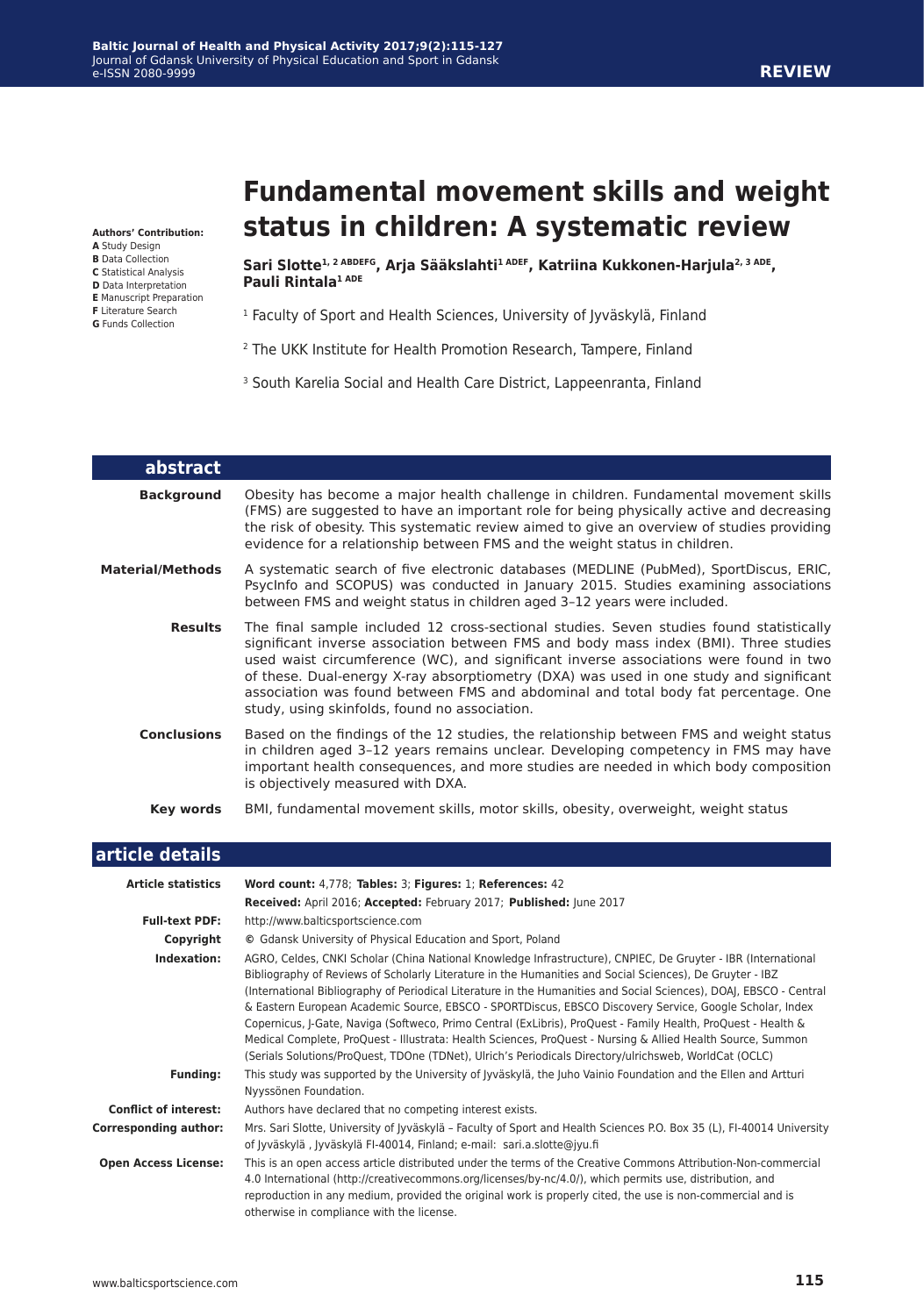# **introduction**

Among children and adolescents, obesity has substantially increased worldwide. A recent systematic review indicated that between 1980 and 2013, the prevalence of overweight or obese children and adolescents (ages 2–19 years) increased by nearly 50%. In 2013, approximately 23% of girls and 24% of boys living in developed countries and 13% of girls and 8% of boys in developing countries were found to be overweight or obese [1]. Obesity is associated with multiple physical and psychological health problems already in childhood as well as with co-morbidities later in life [2]. Because of the established health risks and substantial increases in prevalence, obesity has become a major global health challenge [1].

The observed increase in the prevalence of childhood overweight and obesity is a likely consequence of a change in physical activity (PA) and nutrition patterns over time [3]. Adequate PA, together with healthy weight, is a protective factor against many health problems. PA has beneficial effects on adiposity, musculoskeletal health and fitness, and several components of cardiovascular health in children and adolescents [4]. Moreover, data from observational studies indicate dose-response relationships – the more PA, the greater the health benefits, and results from intervention trials show that even modest amounts of PA can have health benefits in obese youth [4].

Overall, low levels of PA are a potential cause and consequence of obesity, and it has been hypothesized that poor competence in fundamental movement skills (FMS) may be an important factor in this process. Low levels of PA lead to weight gain and a further reduction in PA because obesity may restrain the development of FMS and further decrease the motivation to participate in physical activities, which in turn increases weight gain [5–8].

FMS are an important part of human life, and they are interrelated with a child's physical, cognitive and social development [9]. FMS are considered to be the building blocks for movement and provide the foundation for specialized and sport-specific motor skills required for participation in a variety of physical activities. FMS are categorized as locomotor (e.g. run, hop, jump, leap), object-control (e.g. throw, catch, kick, strike), and stability (dynamic and static balance) skills [6]. Although motor development is a process continuing throughout life, early childhood is the optimal phase to learn and develop FMS [6]. This development is established through an interactive process of aspects related to the individual, the task and the environment. These aspects include biological and demographic factors, behavioral attributes and skills, cognitive, emotional and psychological factors, cultural and social factors and physical environmental factors [10].

Despite increasing interest in recent years in childhood overweight and obesity and their relationship to health-related fitness and motor competence, the association between weight status and FMS has not been comprehensively examined. Earlier reviews have examined associations of FMS competency with potential psychological, physiological and behavioral health benefits [11], between motor competence and health-related physical fitness [12], and motor competence and its effect on positive developmental trajectories of health [7]. In those reviews, assessments describing and defining motor skills varied and fitness components other than solely FMS were also measured.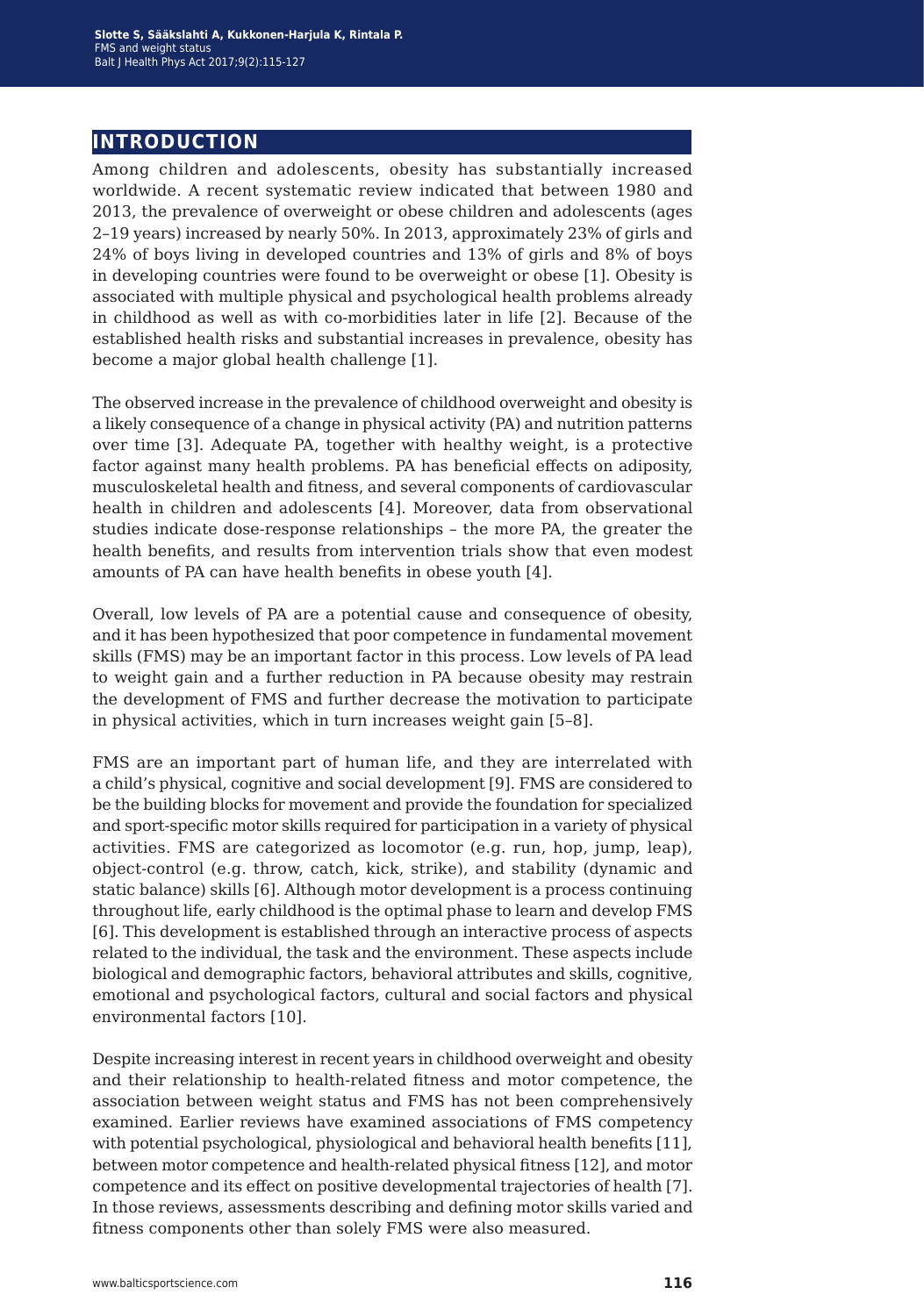The purpose of this systematic review was to give an overview of studies providing evidence for a relationship between FMS performance and weight status (healthy weight, overweight and obesity) in children.

# **material and methods**

## **identification of studies**

A systematic search of five electronic databases (MEDLINE (PubMed), SportDiscus, ERIC, PsycInfo and SCOPUS) was conducted in January 2015 by an experienced informatician. Key words included motor skill, movement skill, fundamental movement skills, object control skill, locomotor skill, motor competence, motor proficiency, motor ability, obesity, overweight, weight status, body mass index, BMI, body composition, waist circumference, body fat, fatness, children, child, youth, kindergarten, and preschool children. The searches were conducted using single and combined terms. Only articles published in English in reviewed journals were considered for review.

## **criteria for inclusion and exclusion**

Titles and abstracts of the potentially relevant references were checked after removal of duplicates and then the full-text copies of potentially relevant citations were obtained. Then the two authors (SS and AS) independently reviewed the full-text articles and assessed the eligibility of the studies for inclusion (Figure 1). The inclusion criteria were the following: (a) participants were aged 3–12 years; (b) at least two FMS were assessed and the FMS measurement used was identified as a process- or product-oriented measurement; (c) a summary of FMS performance (reported as a total FMS score, object control score or locomotor score) was included in the analysis; (d) a quantitative analysis of the relationship between FMS and weight status were found; (e) only gross motor skills were assessed and a fine motor skills score was not included in analyses; and (f) the study was published in peer-reviewed journals in English. This review did not include studies with special populations or subjects with underweight, intervention studies or studies that evaluated only overweight/ obese children/adolescents, fine motor skills, health-related fitness or motor abilities. If there was uncertainty about including an article, the article in question was reviewed again together by two of the authors (SS and AS) until a final decision was made. Ultimately, 14 unique citations met the eligibility criteria (Table 1).

Table 1. Summary of studies of the association between FMS competency and weight status

| Study<br>Country                       | Sample<br>Age/school<br>grade | Analyses                                      | <b>FMS</b> measure                              | Obesity measure                            | Results                                                                                                                                                                                                                                                                   |
|----------------------------------------|-------------------------------|-----------------------------------------------|-------------------------------------------------|--------------------------------------------|---------------------------------------------------------------------------------------------------------------------------------------------------------------------------------------------------------------------------------------------------------------------------|
| Franiko et al.<br>2013(14)<br>Croatia  | 73 children<br>8y             | Pearson<br>product-<br>moment<br>correlations | PROCESS: TGMD-2<br>PRODUCT: The FMS-<br>POLYGON | BMI (?)<br>Skinfolds (triceps<br>and calf) | No statistically significant correlations<br>between BMI and FMS in the total sample,<br>nor in the separate sample of girls and<br>boys.<br>Significant relationships between BF and<br>FMS were found in the total sample and in<br>the sample of eight-year-old girls. |
| D'Hondt et al.<br>2009 (23)<br>Belaium | 117 children<br>$5-10y$       | ANOVA.<br>bivariate<br>correlation            | PRODUCT: MABC                                   | BMI (IOTF)                                 | FMS competency (ball skills and balance)<br>was higher in normal and overweight<br>compared with obese children                                                                                                                                                           |

Ļ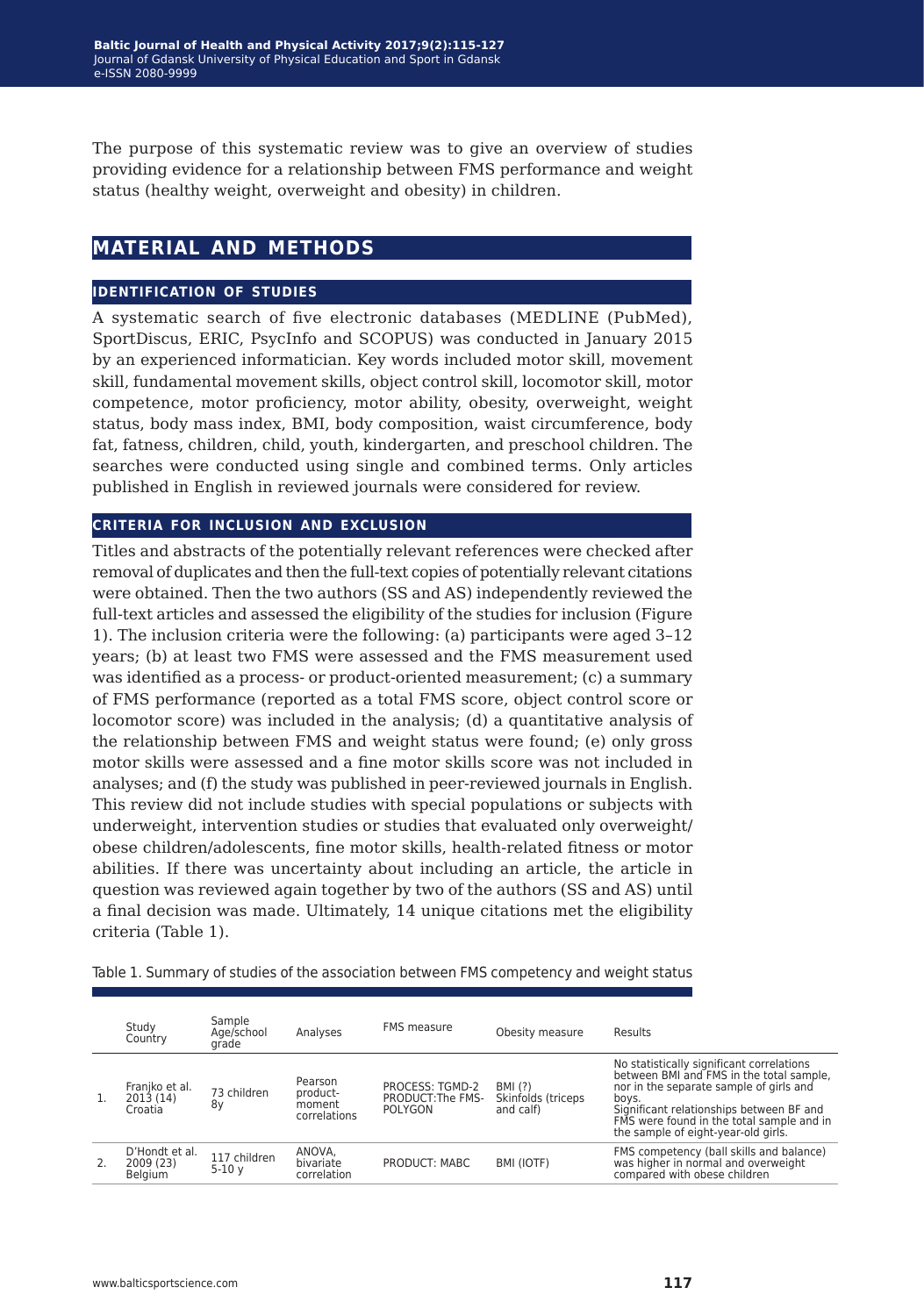|     | Study<br>Country                                          | Sample<br>Age/school<br>grade                                | Analyses                                                                                                                                 | <b>FMS</b> measure                                                                                                                                                                                                                                                                                         | Obesity measure                                                                                                                  | Results                                                                                                                                                                                                                                                                                                                                                                 |  |  |
|-----|-----------------------------------------------------------|--------------------------------------------------------------|------------------------------------------------------------------------------------------------------------------------------------------|------------------------------------------------------------------------------------------------------------------------------------------------------------------------------------------------------------------------------------------------------------------------------------------------------------|----------------------------------------------------------------------------------------------------------------------------------|-------------------------------------------------------------------------------------------------------------------------------------------------------------------------------------------------------------------------------------------------------------------------------------------------------------------------------------------------------------------------|--|--|
| 3.  | Hume et al.<br>2008 (27)<br>Australia                     | 248 children<br>$9-12y$                                      | Linear<br>regression,<br>bivariate<br>correlation                                                                                        | PROCESS: A Manual<br>for Classroom<br>Teachers. Object<br>control and<br>locomotor                                                                                                                                                                                                                         | BMI (IOTF)                                                                                                                       | BMI not associated with FMS in boys or<br>girls. Compared with overweight or obese<br>children, a higher proportion of children<br>classified as non-overweight achieved<br>mastery/near mastery in running. There<br>were no differences in the other skills<br>according to weight status or in the<br>total FMS, object-control, or locomotor<br>proficiency scores. |  |  |
| 4.  | Kemp &<br>Pienaar 2013<br>(21)<br>South Africa            | 816 children<br>$6.84 (+0.39)$<br>SD)                        | Correlation<br>coefficient?                                                                                                              | PROCESS: TGMD-2<br>(only object control)<br>PRODUCT:<br><b>Bruininks Oseretsky</b><br>test of Motor<br>Proficiency-2                                                                                                                                                                                       | BMI (IOTF) values:<br>normal weight,<br>oveweight, obese)<br>Skinfolds<br>(subscapular,<br>triceps, calf)<br>Waist circumference | No significant correlations between<br>obesity measures and object control<br>skills. Small significant correlation<br>between balance and BMI, running speed/<br>agility and BMI and body fat %.                                                                                                                                                                       |  |  |
| 5.  | Khalaj & Amri<br>2014 (15)<br>Iran                        | 160 children<br>4-8 y                                        | ANOVA                                                                                                                                    | PROCESS: TGMD-2                                                                                                                                                                                                                                                                                            | BMI (IOTF)                                                                                                                       | Obese children had lower gross motor<br>skill proficiency compared to their normal<br>weight peers. 6-8 y obese children<br>performed poorer gross motor skills<br>compared to 4-6 y obese children                                                                                                                                                                     |  |  |
| 6.  | Logan et al.<br>2011 (16)<br><b>USA</b>                   | 38 children<br>4-6 y                                         | Pearson<br>product-<br>moment<br>correlations                                                                                            | PRODUCT: MABC-2                                                                                                                                                                                                                                                                                            | BMI (CDC)                                                                                                                        | No significant relationship existed<br>between MABC-2 and BMI percentile ranks<br>$(r = -.237)$ . Significant differences in<br>MABC-2 percentile ranks existed between<br>high and low ( $p = .042$ ), and high and<br>medium ( $p = .043$ ) groups.                                                                                                                   |  |  |
| 7.  | Morano et al.<br>2011 (24)<br>Italy                       | 80 children<br>$4.5 \pm 0.5$ y                               | ANOVA<br>Pearson's<br>product-<br>moment<br>correlations                                                                                 | PROCESS: TGMD-2                                                                                                                                                                                                                                                                                            | BMI (IOTF)<br>Overweight/non-<br>oveweight                                                                                       | Relationships ( $p < 0.001$ ) between BMI<br>and locomotor and object-control skills,<br>and between BMI and the Gross Motor<br>Development Quotient. Overweight<br>participants showed poorer performance<br>on locomotor and object-control tasks<br>than their non-overweight peers.                                                                                 |  |  |
| 8.  | Nervik et al.<br>2011 (25)<br><b>USA</b>                  | 50 children<br>$3-5y$                                        | Pearson chi-<br>square static<br>test<br>Pearson<br>correlation<br>coefficient test<br>Stepwise<br>hiearchical<br>regression<br>analysis | PRODUCT: PDMS-2                                                                                                                                                                                                                                                                                            | BMI percentiles /<br>weight categories<br>(CDC growth charts):<br>1) non-overweight<br>or non-obese 2)<br>overweight or obese    | A significant correlation between BMI<br>sets and gross motor quotients category<br>$(P=.002)$ . BMI and the continuous<br>measure of gross motor score not<br>significant.                                                                                                                                                                                             |  |  |
| 9.  | Okely et al.<br>2004 (20)<br>Australia                    | 4363<br>children and<br>adolescents<br>4, 6, 8, 10<br>grades | Logistic<br>regression<br>modelling,<br>multiple linear<br>regression                                                                    | PROCESS: A Manual<br>for Classroom<br>Teachers                                                                                                                                                                                                                                                             | BMI (IOTF)<br>Waist circumference                                                                                                | Overall FMS proficiency and locomotor<br>skill proficiency were inversely associated<br>with BMI and WC in children. No<br>association between object control skill<br>proficiency and BMI.                                                                                                                                                                             |  |  |
| 10. | Roberts et al.<br>2012 (17)<br>USA                        | 4650 children<br>4-6 y                                       | <b>ANOVA</b>                                                                                                                             | PRODUCT (?):<br>Combination of<br>individual gross<br>motor items from<br>the Early Screening<br>Inventory Revised,<br>The Early Childhood BMI percentiles /<br>Longitudinal Study<br>Kindergarten<br>Cohort of 1998-<br>1999. The<br>Bruininks-Oseretsky<br>Test of Motor<br>Proficeincy, and<br>The MABC | weight categories<br>(CDC growth charts):                                                                                        | Children with obesity had decreased<br>motor abilities compared with children<br>in other weight categories. There was no<br>difference in skill level between weight<br>categories for a manipulative task or<br>involving body mass mobilization or<br>management.                                                                                                    |  |  |
| 11. | Southall et al.<br>2004 (26)<br>Australia                 | 142 children<br>10.8 <sub>V</sub>                            | <b>ANCOVA</b>                                                                                                                            | PROCESS: TGMD-2                                                                                                                                                                                                                                                                                            | BMI (IOTF)                                                                                                                       | Overweight children had lower total<br>FMS and locomotor FMS. No difference<br>between overweight and normal weight<br>children for object control skills.                                                                                                                                                                                                              |  |  |
| 12. | Spessato et al.<br>2012 (28)<br><b>Brazil</b>             | 178 children<br>4-7 y                                        | <b>ANOVA</b><br>Pearson's<br>correlations<br>Regression<br>analysis                                                                      | PROCESS: TGMD-2                                                                                                                                                                                                                                                                                            | BMI percentiles /<br>weight categories<br>(CDC growth charts):                                                                   | No differences in motor competence<br>between obese and nonobese for the<br>overall sample.                                                                                                                                                                                                                                                                             |  |  |
| 13. | Spessato,<br>Gabbard<br>&Valentini<br>2013 (29)<br>Brazil | 264 children<br>$5-10y$                                      | ANOVA<br>Pearson's<br>correlations<br>Linear<br>regression<br>analysis                                                                   | PROCESS: TGMD-2                                                                                                                                                                                                                                                                                            | BMI (CDC)                                                                                                                        | BMI was not significantly correlated with<br>motor competence (overall, locomotor<br>or object control). The linear regression<br>model indicated that overall MC was a<br>better predictor of PA than BMI.                                                                                                                                                             |  |  |
| 14. | Slotte et al.<br>2015 (22)<br>Finland                     | 304<br>8 y                                                   | ANOVA                                                                                                                                    | PROCESS: TGMD-2                                                                                                                                                                                                                                                                                            | Total body fat %,<br>abdominal fat %<br>(DXA)<br>BMI (IOTF)<br>Waist circumference                                               | Significant inverse correlations between<br>all the FMS categories (object control,<br>locomotor and total FMS) and the different<br>weight status variables (BF%, AF%, WC<br>and BMI) measured.                                                                                                                                                                        |  |  |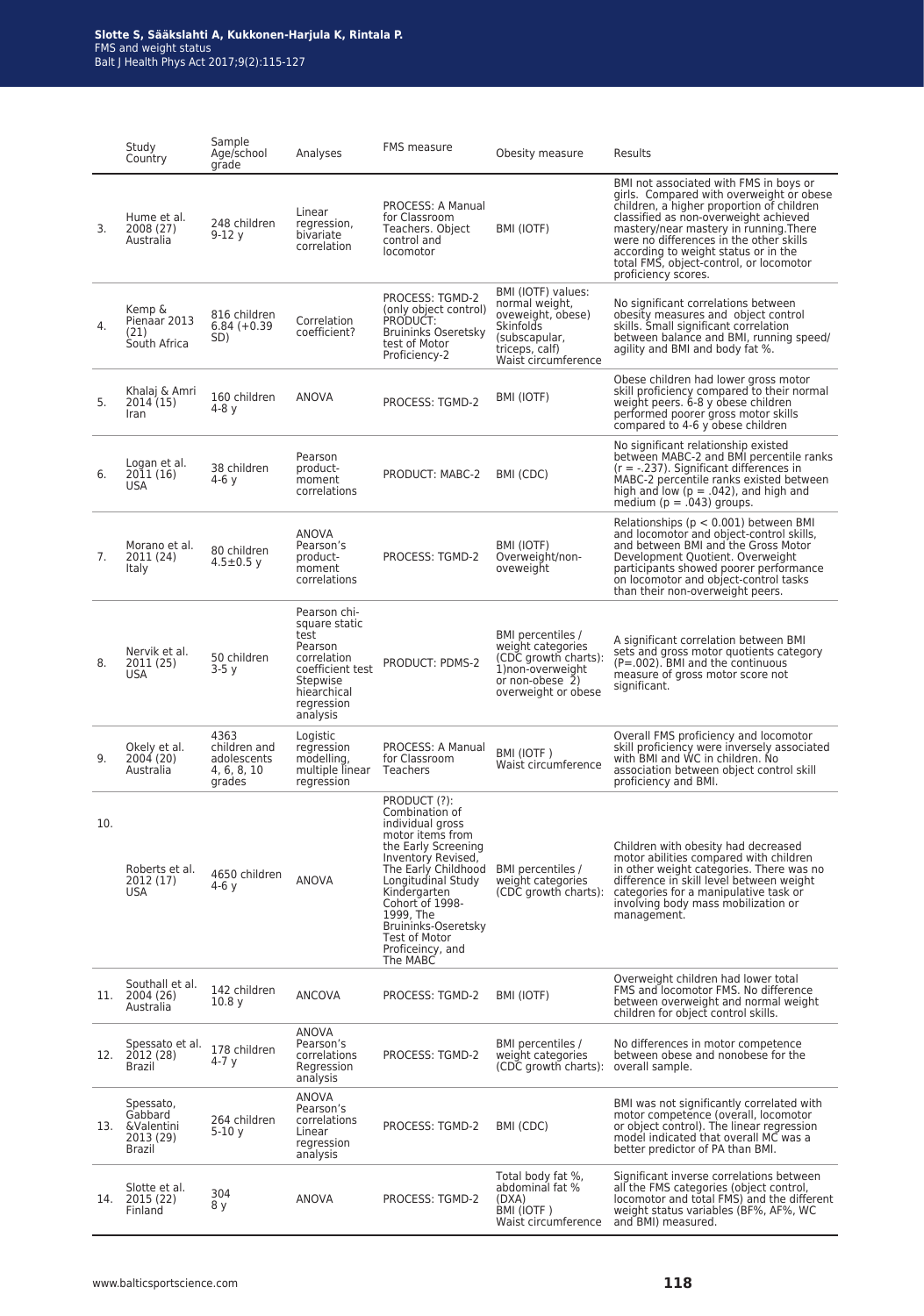### **criteria for assessment of study quality**

Two authors (KK-H and PR) independently assessed the quality of the 14 eligible studies (Table 2). The criteria for assessing the quality of the studies were adopted from Lubans et al. [11] based on the STROBE [13] and CONSORT [14] statements. A quality score for each study was completed on a six-point scale by assigning a value of 0 (absent or inadequately described) or 1 (explicitly described and present) to each of the following questions listed: (a) Did the study describe the participants' eligibility criteria? (b) Were the participants randomly selected? (c) Did the study report the details of FMS assessment and did the instruments have acceptable reliability for the specific age group? (d) Did all of the methods have acceptable reliability? (e) Did the study report a power calculation and was the study adequately powered to detect hypothesized relationships? (f) Did the study report the numbers of individuals who completed each of the different measures and complete at least 80% of them? Studies that scored 0–2 were classified as low quality, 3–4 as medium quality and 5–6 as high quality.

#### Table 2. Assessment of Study Quality of the 14 studies

|                              | 1. Did the study<br>describe the<br>participants'<br>eligibility<br>criteria? | 2. Were the<br>participants<br>randomly<br>selected? | 3. Did the study<br>report the<br>details of FMS<br>assessment<br>and did the<br>instruments<br>have<br>acceptable<br>reliability for<br>the specific age<br>group? | 4. Did all of<br>the methods<br>have<br>acceptable<br>reliability? | 5. Did the study<br>report a power<br>calculation and<br>was the study<br>adequately<br>powered<br>to detect<br>hypothesized<br>relationships? | 6. Did the study<br>report the<br>numbers of indivi<br>duals who<br>completed each<br>of the different<br>measures and<br>complete at least<br>80% of them? | Total quality<br>score/<br>max 6 |
|------------------------------|-------------------------------------------------------------------------------|------------------------------------------------------|---------------------------------------------------------------------------------------------------------------------------------------------------------------------|--------------------------------------------------------------------|------------------------------------------------------------------------------------------------------------------------------------------------|-------------------------------------------------------------------------------------------------------------------------------------------------------------|----------------------------------|
| D'Hondt et al.<br>2009 (23)  | 0                                                                             | 0                                                    | 1                                                                                                                                                                   | $\mathbf{1}$                                                       | $\mathbf 0$                                                                                                                                    | 1                                                                                                                                                           | 3                                |
| Franjko et al.<br>2013(14)   | 0                                                                             | 1                                                    | 1                                                                                                                                                                   | $\mathbf 0$                                                        | $\mathbf 0$                                                                                                                                    | 0                                                                                                                                                           | 2                                |
| Hume et al. 2008<br>(27)     | $\mathbf{1}$                                                                  | 1                                                    | 1                                                                                                                                                                   | $\mathbf{1}$                                                       | $\mathbf 0$                                                                                                                                    | 1                                                                                                                                                           | 5                                |
| Kemp & Pienaar<br>2013(21)   | 1                                                                             | 1                                                    | 0                                                                                                                                                                   | $\mathbf{1}$                                                       | $\mathbf 0$                                                                                                                                    | 1                                                                                                                                                           | 4                                |
| Khalaj & Amri<br>2014 (15)   | $\Omega$                                                                      | 0                                                    | 1                                                                                                                                                                   | $\mathbf{1}$                                                       | $\Omega$                                                                                                                                       | 0                                                                                                                                                           | 2                                |
| Logan et al. 2011<br>(16)    | $\mathbf{1}$                                                                  | $\mathbf 0$                                          | 0                                                                                                                                                                   | $\mathbf{1}$                                                       | $\mathbf 0$                                                                                                                                    | 1                                                                                                                                                           | 3                                |
| Morano et al.<br>2011 (24)   | $\Omega$                                                                      | 0                                                    | 1                                                                                                                                                                   | $\mathbf{1}$                                                       | $\Omega$                                                                                                                                       | 1                                                                                                                                                           | 3                                |
| Nervik et al.<br>2011 (25)   | $\mathbf{1}$                                                                  | $\mathbf{0}$                                         | 1                                                                                                                                                                   | $\mathbf{1}$                                                       | $\Omega$                                                                                                                                       | $\mathbf{1}$                                                                                                                                                | 4                                |
| Okely et al. 2004<br>(20)    | $\mathbf{1}$                                                                  | 1                                                    | 1                                                                                                                                                                   | $\mathbf{1}$                                                       | $\Omega$                                                                                                                                       | 1                                                                                                                                                           | 5                                |
| Roberts et al.<br>2012 (17)  | $\mathbf{1}$                                                                  | 1                                                    | $\Omega$                                                                                                                                                            | 1                                                                  | $\Omega$                                                                                                                                       | 1                                                                                                                                                           | 4                                |
| Southall et al.<br>2004 (26) | 1                                                                             | 1                                                    | 1                                                                                                                                                                   | $\mathbf{1}$                                                       | $\mathbf 0$                                                                                                                                    | 1                                                                                                                                                           | 5                                |
| Spessato et al.<br>2012 (28) | $\mathbf{1}$                                                                  | $\mathbf{0}$                                         | $\mathbf{1}$                                                                                                                                                        | $\mathbf{1}$                                                       | $\Omega$                                                                                                                                       | $\mathbf{1}$                                                                                                                                                | 4                                |
| Spessato et al.<br>2013 (29) | 1                                                                             | 0                                                    | 1                                                                                                                                                                   | $\mathbf{1}$                                                       | $\mathbf 0$                                                                                                                                    | 1                                                                                                                                                           | 4                                |
| Slotte et al. 2015<br>(22)   | $\mathbf{1}$                                                                  | 1                                                    | $\mathbf{1}$                                                                                                                                                        | $\mathbf{1}$                                                       | $\Omega$                                                                                                                                       | $\mathbf{1}$                                                                                                                                                | 5                                |

## **categorization of variables and level of evidence**

The relationship between FMS performance and weight status was determined by examining the percentage of studies that reported a statistically significant relationship (Table 3). Results were coded using the method earlier used by Lubans et al. [11] with the following criteria adopted: (a) Lack of scientific evidence if less than 33% of the studies indicated a significant association between variables or none of the studies deemed as low risk of bias found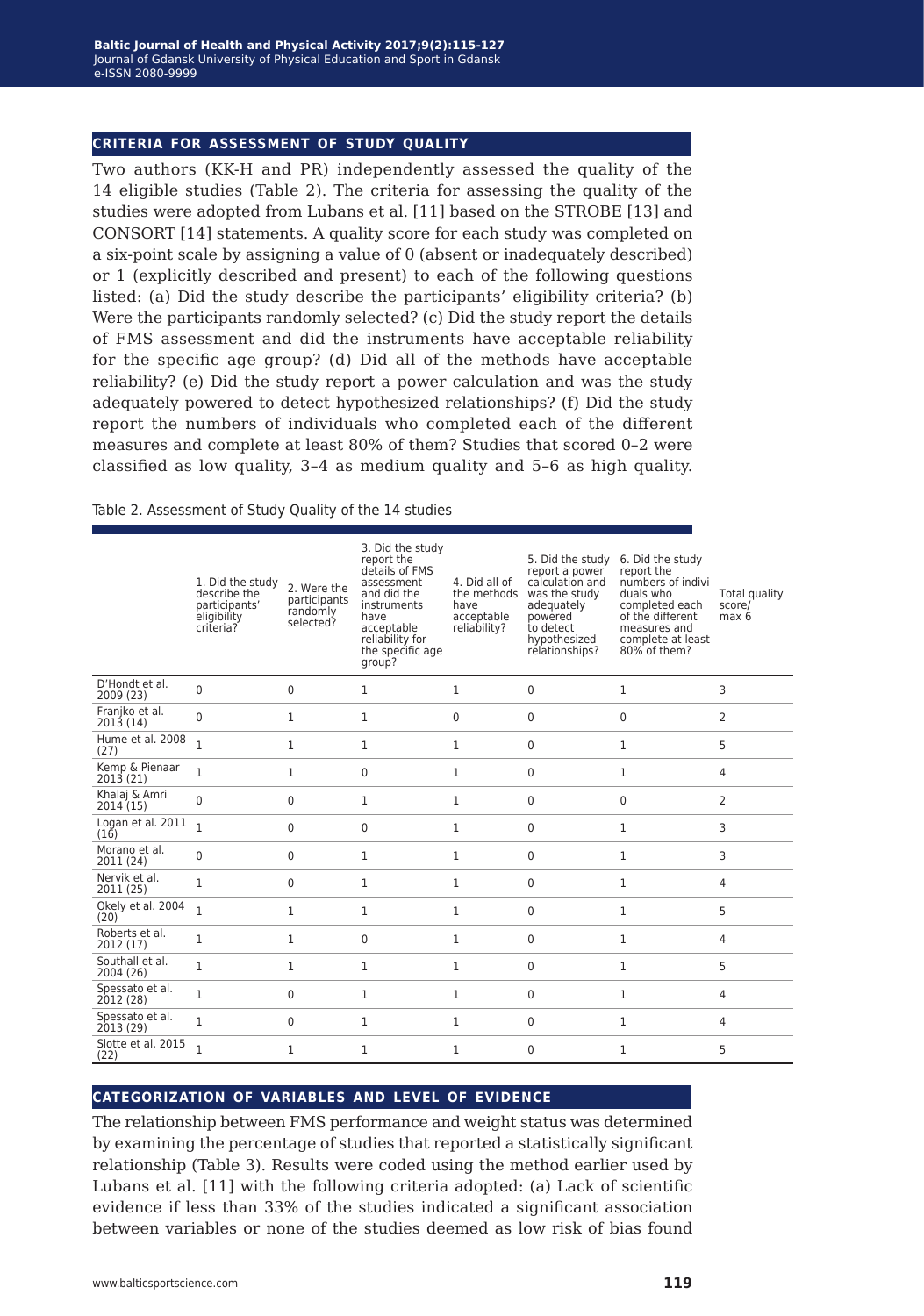a significant association; (b) Uncertain evidence if 34–59% of the studies indicated a significant association between variables and at least one of them was deemed low risk of bias; (c) Positive evidence if 60–100% of the studies indicated a significant association between variables and 34–59% of the studies deemed low risk of bias found a significant association (in the same direction); (d) Strong evidence if 60–100% of the studies indicated a significant association between variables (in the same direction) and more than 59% of the studies deemed low risk of bias (score  $\geq$ 5) found a significant association.

| Weight     | Associated with FMS                                     |                                  | Not associated |                      | Summary coding (a)<br>n/N for study |              | Association | Level of<br>evidence     |
|------------|---------------------------------------------------------|----------------------------------|----------------|----------------------|-------------------------------------|--------------|-------------|--------------------------|
| status     | testscore                                               | references                       | testscore      | references           | (%)                                 | high quality | (b)         | (c)                      |
| <b>BMI</b> | $\overline{7}$                                          | $(17, 20, 22-26)$                | 5              | $(16, 21, 27-29)$    | 7/12(58)                            | 3/12         | inverse     | ?                        |
| <b>WC</b>  | 2                                                       | (20, 22)                         | 1              | (21)                 | 2/3(67)                             | 2/3          | inverse     | $++$                     |
| skinfolds  |                                                         |                                  | 1              | (21)                 | 0/1(0)                              | 0/1          | no          | $\mathbf 0$              |
| <b>DXA</b> | 1                                                       | (22)                             |                |                      | 1/1(100)                            | 1/1          | inverse     | $++$                     |
|            |                                                         | Associated with product-oriented |                | Not associated       |                                     |              |             |                          |
| <b>BMI</b> | 3                                                       | (17, 23, 25)                     | 1              | (16)                 | 3/4(75)                             | 0/4          | inverse     | $\mathbf 0$              |
| <b>WC</b>  |                                                         |                                  |                |                      |                                     |              |             |                          |
| skinfolds  |                                                         |                                  |                |                      |                                     |              |             |                          |
| <b>DXA</b> |                                                         |                                  |                |                      |                                     |              |             |                          |
|            |                                                         | Associated with process-oriented |                | Not associated       |                                     |              |             |                          |
| <b>BMI</b> | 4                                                       | (20, 22, 24, 26)                 | 4              | $(21, 27-29)$        | 4/8(50)                             | 3/8          | inverse     | $\overline{\phantom{0}}$ |
| <b>WC</b>  | $\overline{2}$                                          | (20, 22)                         | $\mathbf{1}$   | (21)                 | 2/3(67)                             | 2/3          | inverse     | $++$                     |
| skinfolds  |                                                         |                                  |                |                      | 0/1(0)                              | 0/1          | no          | $\Omega$                 |
| <b>DXA</b> | 1                                                       | (22)                             | $\mathbf{1}$   | (21)                 | 1/1(100)                            | 1/1          | inverse     | $++$                     |
|            |                                                         | Associated with locomotor skills |                | Not associated       |                                     |              |             |                          |
| <b>BMI</b> | 6                                                       | $(17, 20-22, 24, 26)$            |                | 2(27, 29)            |                                     | 3/8          | inverse     | $\ddot{}$                |
| <b>WC</b>  | 2                                                       | (20, 22)                         |                |                      | 2/2(100)                            | 2/2          | inverse     | $++$                     |
| skinfolds  |                                                         |                                  |                |                      |                                     |              |             |                          |
| <b>DXA</b> | $\mathbf{1}$                                            | (22)                             |                |                      | 1/1(100)                            | 1/1          | inverse     | $++$                     |
|            | Associated with object control skills<br>Not associated |                                  |                |                      |                                     |              |             |                          |
| <b>BMI</b> | 3                                                       | $(22-24)$                        | 5              | (20.21.26.<br>27, 29 | 3/8(38)                             | 1/8          | inverse     | $\overline{\cdot}$       |
| <b>WC</b>  | 1                                                       | (22)                             | 2              | (20, 21)             | 1/3(33)                             | 1/3          | inverse     | 0                        |
| skinfolds  |                                                         |                                  | 1              | (21)                 | 0/1(0)                              | 0/1          | no          | $\mathbf 0$              |
| <b>DXA</b> | 1                                                       | (22)                             |                |                      | 1/1(100)                            | 1/1          | inverse     | $++$                     |
|            |                                                         | Associated with stability skills |                | Not associated       |                                     |              |             |                          |
| BMI        | 2                                                       | (21, 23)                         | 1              | (17)                 |                                     |              |             |                          |
| <b>WC</b>  |                                                         |                                  |                |                      | 2/3(67)                             | 0/3          | inverse     | $\Omega$                 |
| skinfolds  |                                                         |                                  |                |                      |                                     |              |             |                          |
|            |                                                         |                                  |                |                      |                                     |              |             |                          |

#### Table 3. Summary of studies examining the relationship between weight status and FMS

DXA

(a) An overall summary of the findings.  $n =$  number of studies that report support for relationship,  $N =$  number of studies that examined and reported possible associations between FMS and weight status.

(b) The direction of the association.

(c)  $0 =$  Lack of scientific evidence,  $? =$  Uncertain evidence,  $+$  = Positive evidence,  $++$  = Strong evidence

# **results**

# **literature search**

A total of 783 references were identified from five electronic databases. Initial screening of titles and abstracts produced 40 (SS) and 64 (AS) potentially relevant references after removal of duplicates. These references were further screened for their full text and 14 studies met the inclusion criteria (Figure 1).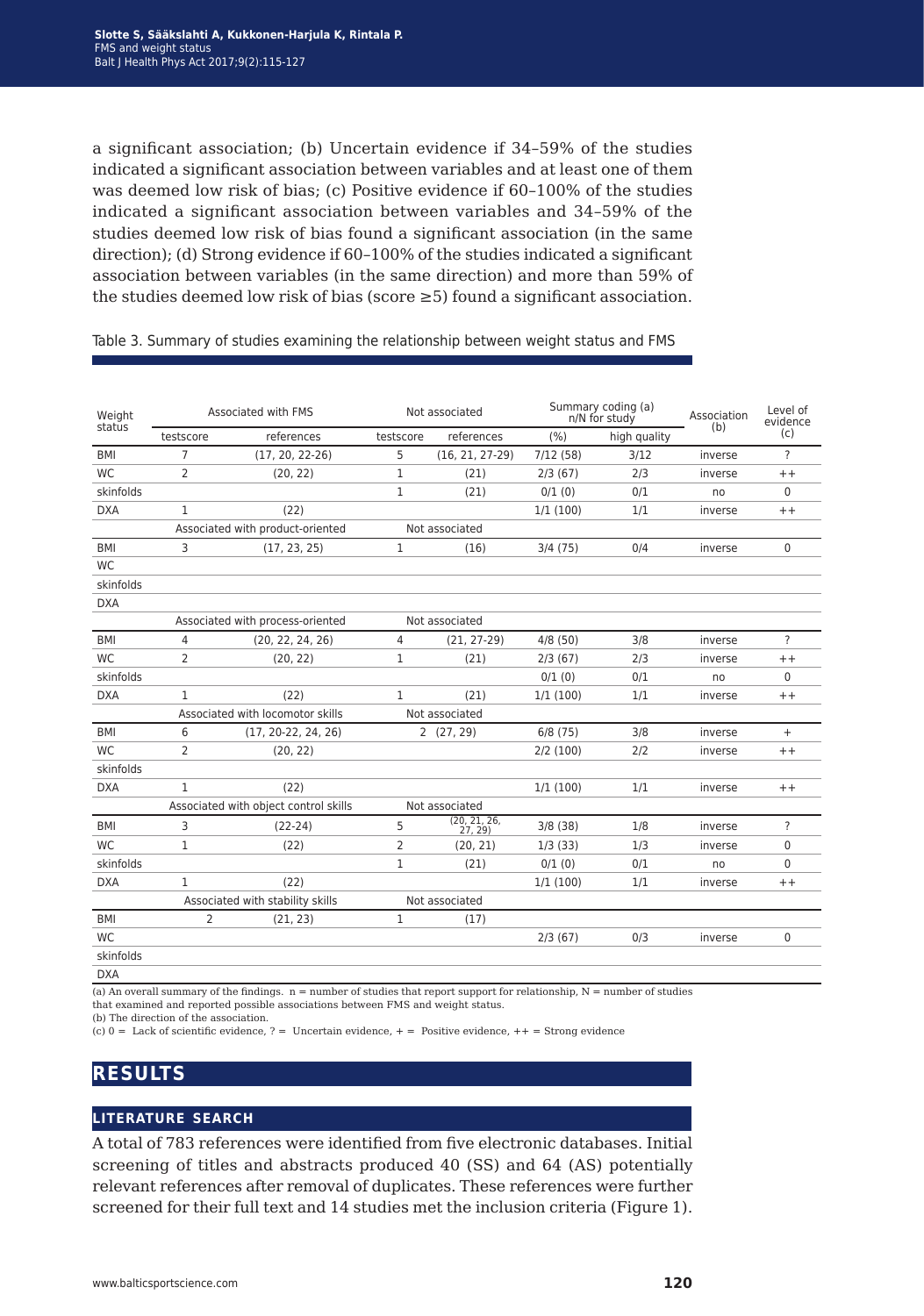

Fig. 1. Flow of studies through the systematic review process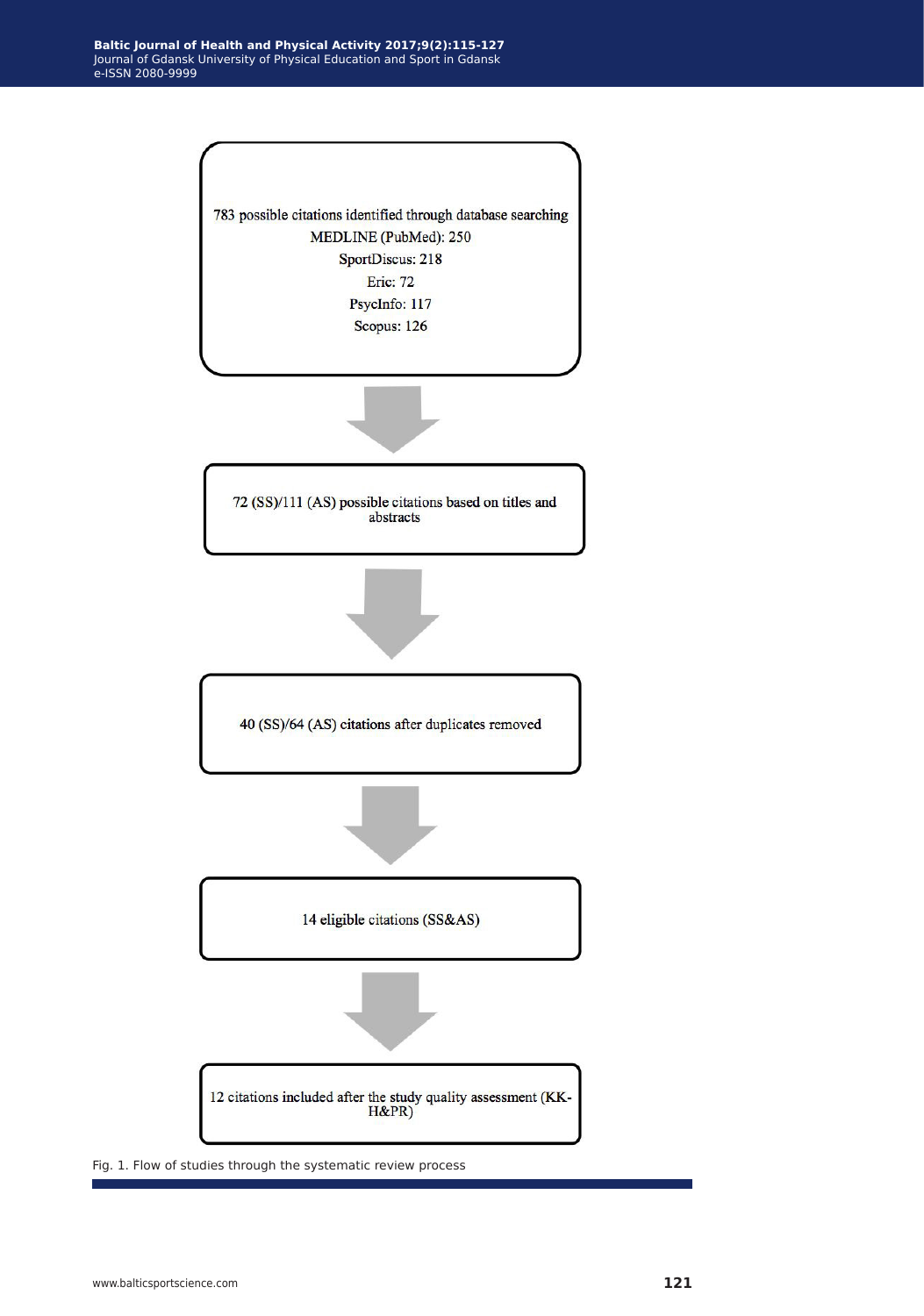### **study quality**

Results from the assessment of study quality are reported in Table 2. Four of the studies were classified as high [21, 23, 27, 28], eight as medium [17, 18, 22, 24–26, 29, 30] and two of low quality [15, 16]. The low quality studies [15, 16] were excluded from analyses, and the final sample in this review included 12 studies.

## **overview of included studies**

All the included studies were cross sectional and published between 2004 and 2014. Three of the studies were from Australia [21, 27, 28], three from Europe [23–25] (Belgium, Finland and Italy), three from the USA [17, 18, 26], two from South America [29, 30] (Brazil) and one from Africa [22] (South Africa). The number of study participants ranged from 38 [17] to 4650 [18]. All the studies examined associations between FMS and weight status using correlation and/or regression analyses.

### **weight status**

In all the studies weight status was established using the body mass index (BMI) calculated from weight and height. Seven studies (58%) used IOTF/Cole et al. [19] sex- and age-specific BMI cutoff values based on six internationally representative data sets. The US growth-curves from the Centre for Disease Control and Prevention (CDC) [20] were used in five studies (42%). In addition waist circumference (WC) was measured in three studies [22–24], skinfold thickness in one study [22] and dual energy X-ray absorptiometry (DXA) was used in one study to measure abdominal fat percentage and total body fat percentage [23].

### **fms assessment**

In seven studies FMS performance was defined using process-oriented tests (i.e. qualitative movement patterns): the Test of Gross Motor Development-2 in five studies [23, 25, 26, 29, 30] and items from the Fundamental Motor Skills: A Classroom Manual for Teachers in two studies [21, 28]. In four studies FMS competency was defined using product-oriented tests (i.e. outcomes): the Movement Assessment Battery for Children in two studies [17, 24], the Peabody Developmental Motor Scales (second edition) in one study [26] and a combination of individual test items from the Early Screening Inventory Revised, the Early Childhood Longitudinal Study Kindergarten Cohort of 1998–1999, the Bruininks–Oseretsky Test of Motor Proficiency, and the Movement Assessment Battery for Children in one study [18]. In one study FMS competency was defined using a combination of both process-oriented and product-oriented tests [22]: the Test of Gross Motor Development-2 and the Bruininks–Oseretsky Test of Motor Proficiency.

### **association between fms and weight status**

Seven (58%) studies found statistically significant inverse association between FMS total score and BMI [18, 21, 23–27]. Three of these were classified as high quality [21, 23, 27]. Five (42%) studies did not demonstrate statistically significant associations between FMS score and BMI [17, 22, 28–30], and one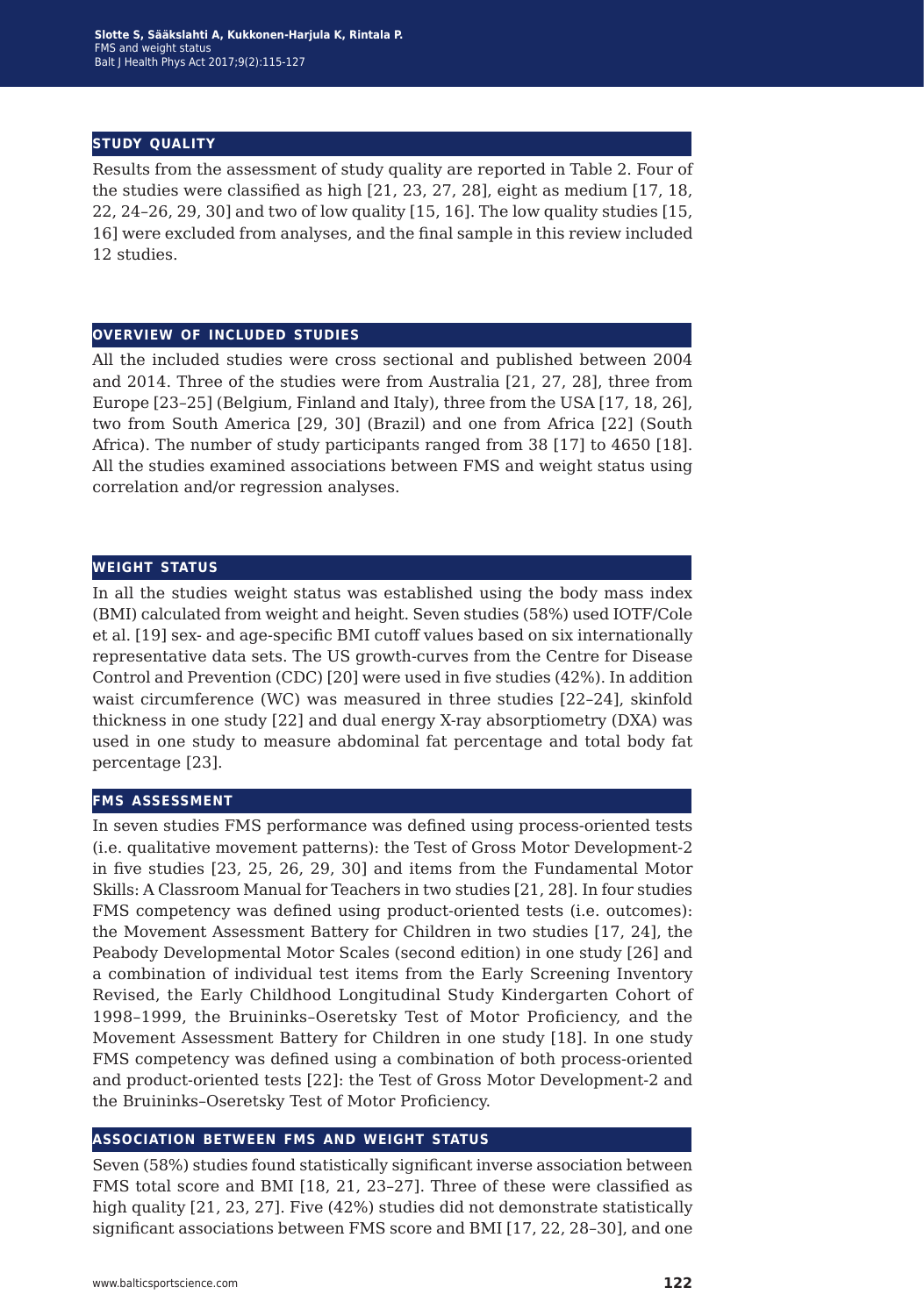of these was classified as high quality [28]. Three studies used WC [21–23] and significant inverse associations were found in two of these studies [21, 23], classified as high quality. One study [22], which used skinfolds, found no statistically significant association. In one study DXA was used and a significant association was found between FMS and abdominal fat percentage and total body fat percentage [23].

## **association between total scores of product- and process-oriented tests and weight status**

Four studies used a product-oriented test for assessing FMS performance [17, 18, 24, 26] and in three of them FMS were significantly inversely associated with weight status estimated using BMI [18, 24, 26]. None of these were classified as high quality.

Eight studies used a process-oriented test for assessing FMS performance [21– 23, 25, 27–30]. All used BMI and significant inverse associations were found in four studies [21, 23, 25, 27] and three of them were classified as high quality [21, 23, 27]. Four studies did not find associations between FMS and BMI [22, 28-30], and one of these was classified as high quality [28]. Three studies also used WC [21–23] and a significant inverse association was found in two of these, both high-quality studies [21, 23]. In one study, classified as high quality, DXA was used and a significant association was found [23]. One study [22] which used skinfolds, found no association between FMS and weight status.

# **association between locomotor skills and weight status**

Inverse association between locomotor skills and weight status was found in six studies [18, 21–23, 25, 27]: Kemp and Pienaar (product: running speed/ agility), Morano et al. (process: composite score of seven locomotor test tasks), Okely et al. (process: composite score of two locomotor test tasks), Roberts et al. (product: hop and jump), Southall et al. (process: composite score of six locomotor test tasks), Slotte et al. (process: composite score of three locomotor test tasks). Of these studies three were classified as high quality [21, 23, 27]. Two studies found no significant association between locomotor skills and weight status [28, 30]: Hume (process: composite score of two locomotor test tasks), and Spessato, Gabbard and Valentini (process: composite score of seven locomotor test tasks).

## **association between object-control skills and weight status**

Inverse association between object-control skills and weight status was found in three studies [23–25]: D'Hondt (product: ball skills), Morano (process: composite score of five object-control test tasks) and Slotte (process: composite score of two object-control test tasks), and one of these was classified as high quality [23]. In five studies there was no significant association between objectcontrol skills and weight status [21, 22, 27, 28, 30] and three of these were classified as high quality [21, 27, 28].

## **association between stability skills and weight status**

Inverse association between stability skills and weight status was found in two studies [22, 24] and in one study [18] the association was not significant. None of these were classified as high-quality studies.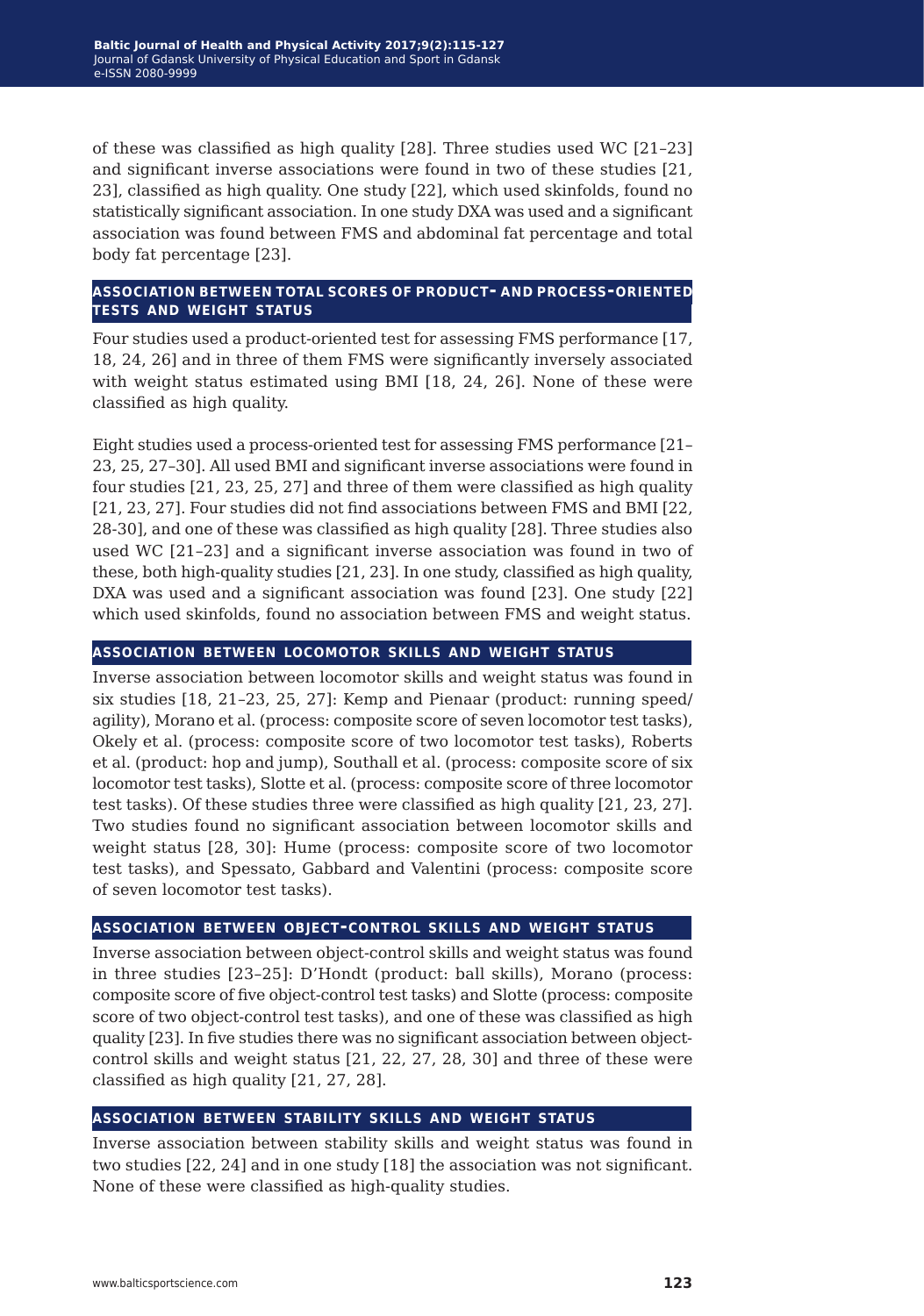# **discussion**

FMS are natural part of human life and important for a child's physical, cognitive and social development. In addition, experiences support learning and development of FMS and the foundations of these skills are created in early childhood. It has been hypothesized that better FMS performance is essential to encourage a physically active lifestyle, which for its part leads to healthy weight status [5–8].

The purpose of this systematic review was to examine the relationship between FMS performance and weight status (healthy weight, overweight and obesity) in children aged 3–12 years. Overall there was an inverse but weak association between FMS and weight status. Seven (58%) of the studies found a statistically significant inverse association between FMS total score and BMI, and five (42%) studies found no association. In those studies using WC for establishing weight status, an inverse association was found in two of the three studies (67%) and in the one study, which used skinfolds, found no significant association. In one study DXA was used and a statistically significant inverse association was found between FMS performance and weight status.

Eight studies used process-oriented tests and four studies used product-oriented tests for assessing FMS. Half of the studies, which used process oriented tests and three of four studies which used product-oriented tests, found significant inverse association between FMS and weight status (BMI). Product-oriented (quantitative) assessment techniques evaluate the outcome of the movement skills and are based on the time, distance or number of successful attempts resulting from the performance of the skill but process-oriented (qualitative) assessment techniques evaluate the form of the movement skills [31]. Processoriented assessments may be more suitable when assessing overweight and obese children because they more accurately identify specific characteristics of the movement, reflecting the developmental skill level instead of maturational levels and physical growth of children.

In those studies where FMS was partitioned into locomotor skills, objectcontrol skills or stability, inverse associations between FMS proficiency and weight status were mostly found in locomotor skills rather than object-control skills or stability. It has been suggested that biomechanical factors associated with high body mass, such as lower limb problems, may be one reason that overweight and obese children have greater difficulty in performing locomotor skills [32, 33].

Based on this systematic review, the relationship between FMS and weight status in children is still unclear. This is contrary to the conclusions of the two earlier reviews [11, 12]. The explanation may be that assessment methods describing and defining motor skills varied and also components of healthrelated fitness (e.g. cardiorespiratory and muscular fitness) and motor ability (e.g. speed, power, explosive strength) were measured in those reviews. Motor skills are sometimes confused with fitness abilities but are different. In our review we wanted to restrict to FMS, which are the foundation movements for more complex and specialized skills required in various physical activities and everyday life from childhood years to later in life.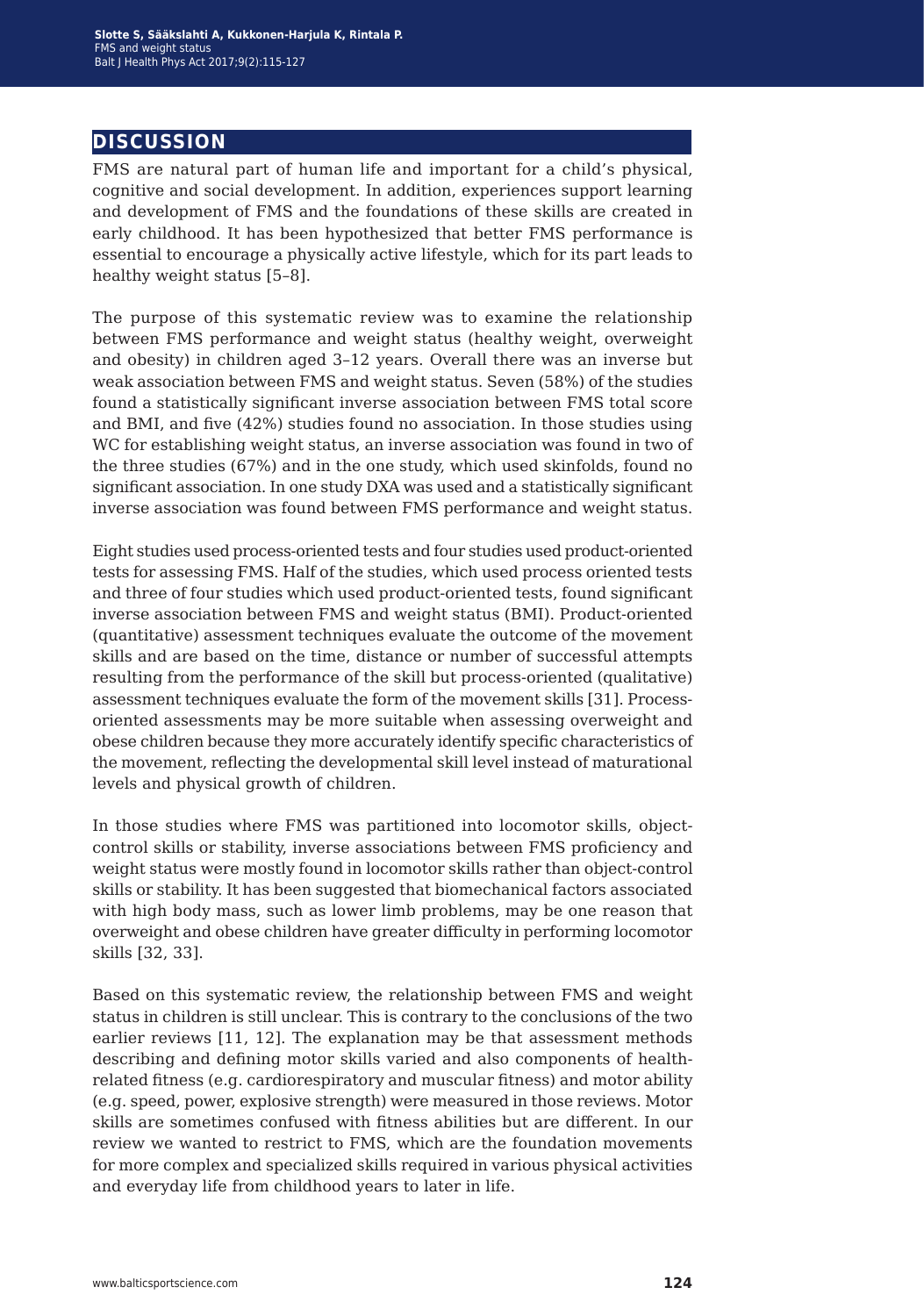In all the studies body weight status was established using BMI. In addition, skinfold thickness was measured in one study [22], WC in three studies [22–24] and only in one study [23] DXA was used to measure abdominal fat percentage and total body fat percentage. As body fatness and specifically abdominal fatness are associated with less favorable cardiovascular risk factor status in children and adolescents [34], it is important to assess weight status using more accurate methods than only BMI in order to obtain more precise evidence for a relationship between FMS performance and weight status in children. BMI is based on weight and does not differentiate between fat mass (adipose tissue) and lean mass (mostly muscle tissue) and, therefore, it is an imperfect measure of either fatness or thinness. In children BMI correlates with fat mass more strongly among heavy (where fat mass makes up a larger proportion of weight) than among thin children [35]. So in thin children BMI is a better predictor of lean mass than fat mass. Both BMI and WC are proxy measures and should not be considered as accurate measures of total body or abdominal fat [36] comparable with the measurement of body composition by more sophisticated methods such as DXA. DXA can be used to evaluate childhood obesity and determine fat mass [37], and it has increasingly been suggested and used as a criterion or a reference method for comparing other measurements of body composition [38]. In most of the studies included, obese or overweight children were compared to those with healthy weight, while potential differences between healthy weight and underweight were not taken into consideration. There is lack of studies in underweight children and adolescents, and incomplete understanding of health consequences of underweight [39] and, therefore, a need for studies where underweight is included.

# **limitations**

This review has limitations. Longitudinal and intervention studies were not included in this review. The limitations of cross-sectional study designs prevent making definitive conclusions regarding causality relating to the development of FMS and weight status. The use of BMI as a measure of body weight status in all the studies in this review limits our understanding of the contributory effects of overall increased mass (i.e. body fat mass and lean mass) to FMS. One limitation is the fact that there were only 12 eligible studies on which our results are based on and the quality of the studies varied. Comparisons between studies were partly difficult due to the methodological heterogeneity and different methods used for assessing FMS performance and weight status. Our goal was to restrict the studies included to those, which clearly measured FMS, but some product-oriented tests likely evaluated motor abilities more than they did FMS.

# **conclusions**

The results of this systematic review indicate that the relationship between overall FMS proficiency and weight status in children aged 3–12 years is still unclear. However, the significant inverse relationship found between FMS proficiency and WC and especially with objectively measured abdominal fat percentage and overall body fat percentage, suggest that competency in FMS may have important health consequences.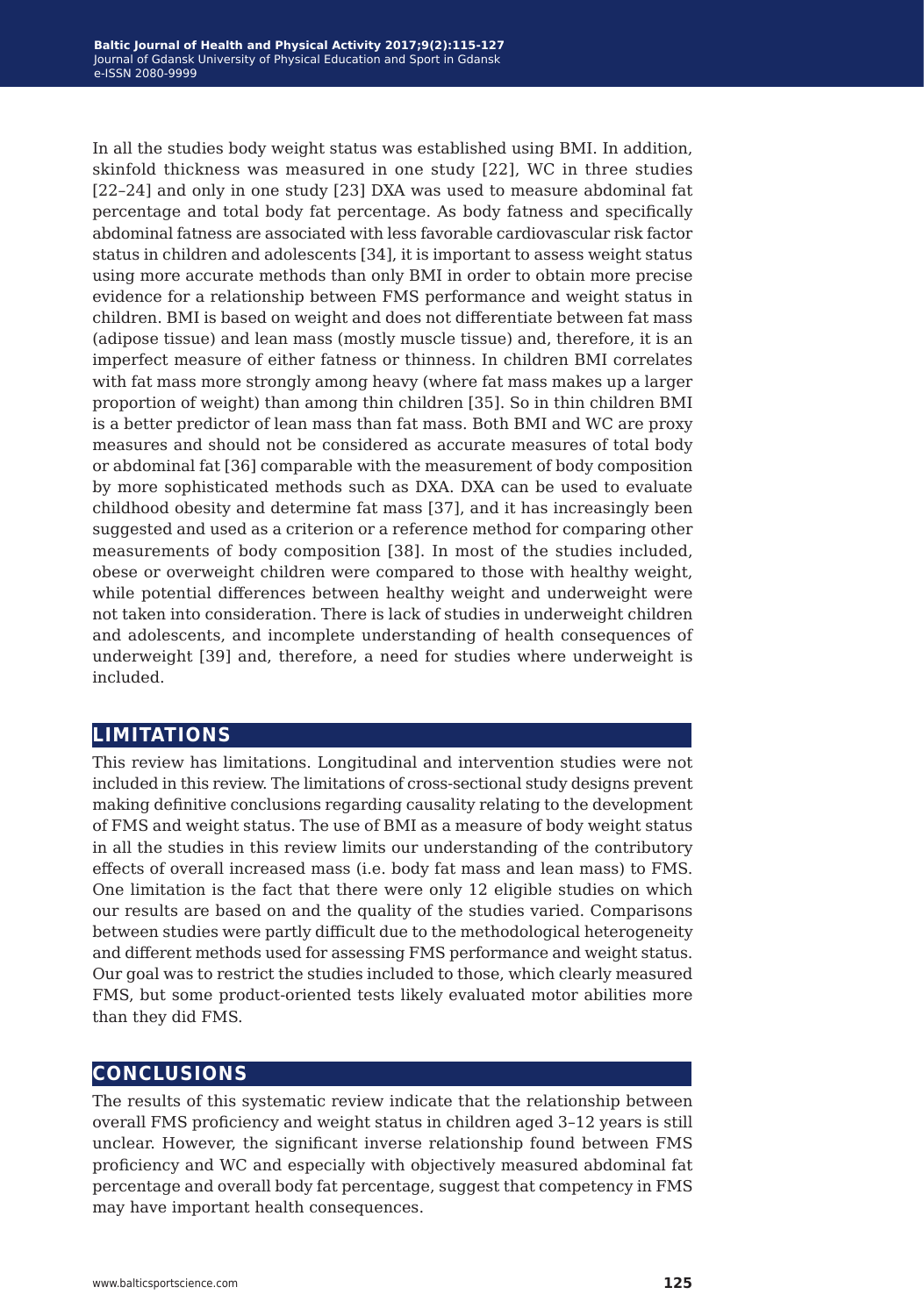There is a need for studies where body composition is more accurately measured with, for example, DXA. The use of BMI as an only measure of weight status limits the understanding of the contributory effects of overall increased mass (i.e. lean mass and body fat mass) to FMS. In addition, FMS should be assessed with qualitative tests, which focus on the technique of the movement. Also measurement of FMS needs more standardized and global methods. Research on FMS development and performance in developing children is scarce and rather dispersed and there is a shortage of updated information on movement skill development and performance especially in European children [40]. There are very few longitudinal studies in the area of childhood FMS, weight status and physical activity [41, 42] and longitudinal and long-term intervention studies from early childhood years would also better clarify the influence of FMS development on weight status. This kind of knowledge would help health care personnel and kindergarten and school physical education teachers to prevent development of overweight, and when needed, tailor intervention for individual needs.

## **references**

- [1] Ng M, Fleming T, Robinson M, et al. Global, regional, and national prevalence of overweight and obesity in children and adults during 1980-2013: a systematic analysis for the Global Burden of Disease Study 2013. Lancet. 2014;384:766-781.
- [2] Sanders RH, Han A, Baker JS, Cobley S. Childhood obesity and its physical and psychological comorbidities: a systematic review of Australian children and adolescents. Eur J Pediatr. 2015;174:715- 746.
- [3] Huang T, Glass T. Transforming research strategies for understanding and preventing obesity. JAMA. 2008;300:1811-1813.
- [4] Janssen I, Leblanc AG. Systematic review of the health benefits of physical activity and fitness in school-aged children and youth. Int J BehavNutr Phys Act. 2010;7:40-55.
- [5] Gabbard CP. Lifelong motor development (6th ed.). San Francisco, CA: Benjamin Cummings; 2011.
- [6] Gallahue DL, Ozmun JC, Goodway JD. Understanding motor development: Infants, children, adolescents and adults (7th ed.). New York, NY: McGraw Hill; 2012.
- [7] Robinson L, Stodden D, Barnett L, et al. Motor competence and its effect on positive developmental trajectories of health. Sports Med. 2015;45:1273-1284.
- [8] Stodden D, Goodway J, Langendorfer S, Robertson M, Rudisill M, Garcia C. A developmental perspective on the role of motor skill competence in physical activity: An emergent relationship. Quest. 2008;60:290-306.
- [9] Payne VG, Isaacs LD. Human motor development: A lifespan approach (5th ed.). Boston, MA: McGraw-Hill; 2002.
- [10] Barnett LM, Lai SK, Veldman SL, et al. Correlates of gross motor competence in children and adolescents: A systematic review and meta-analysis. Sports Med. 2016;46:1663-1688.
- [11] Lubans DR, Morgan PJ, Cliff DP, Barnett LM, Okely AD. Fundamental movement skills in children and adolescents: review of associated health benefits. Sports Med. 2010;40:1019-1035.
- [12] Cattuzzo MT, Dos Santos Henrique R, Ré AH, et al. Motor competence and health related physical fitness in youth: A systematic review. J Sci Med Sport. 2016;19:123-129.
- [13] von Elm E, Altman DG, Egger M, et al. The strengthening the reporting of Oobservational studies in epidemiology (STROBE) statement: Guidelines for reporting observational studies. Prev Med. 2007;370:1453-1457.
- [14] Moher D, Schulz KF, Altman DG. The CONSORT statement: revised recommendations for improving the quality of reports of parallel-group randomized trials. Ann Intern Med. 2001;134:657-62.
- [15] Franjko I, Žuvela F, Kuna D, Kezić A. Relations between some anthropometric characteristics and fundamental movement skills in eight-year-old children. Croatian Journal of Education. 2013;15(Sp. Ed.No.4):195-209.
- [16] Khalaj N, Amri S. Mastery of gross motor skills in preschool and early elementary school obese children. Early Child Dev Care. 2013;184:795-802.
- [17] Logan SW, Scrabis-Fletcher K, Modlesky C, et al. The relationship between motor skill proficiency and body mass index in preschool children. Res Q Exerc Sport. 2011;82:442-448.
- [18] Roberts D, Veneri D, Decker R, et al. Weight status and gross motor skill in kindergarten children. Pediatr Phys Ther. 2012;24:353-360.
- [19] Cole T, Bellizzi M, Flegal K, Dietz W. Establishing a standard definition for child overweight and obesity worldwide: international survey. BMJ. 2000;320:1240-1243.